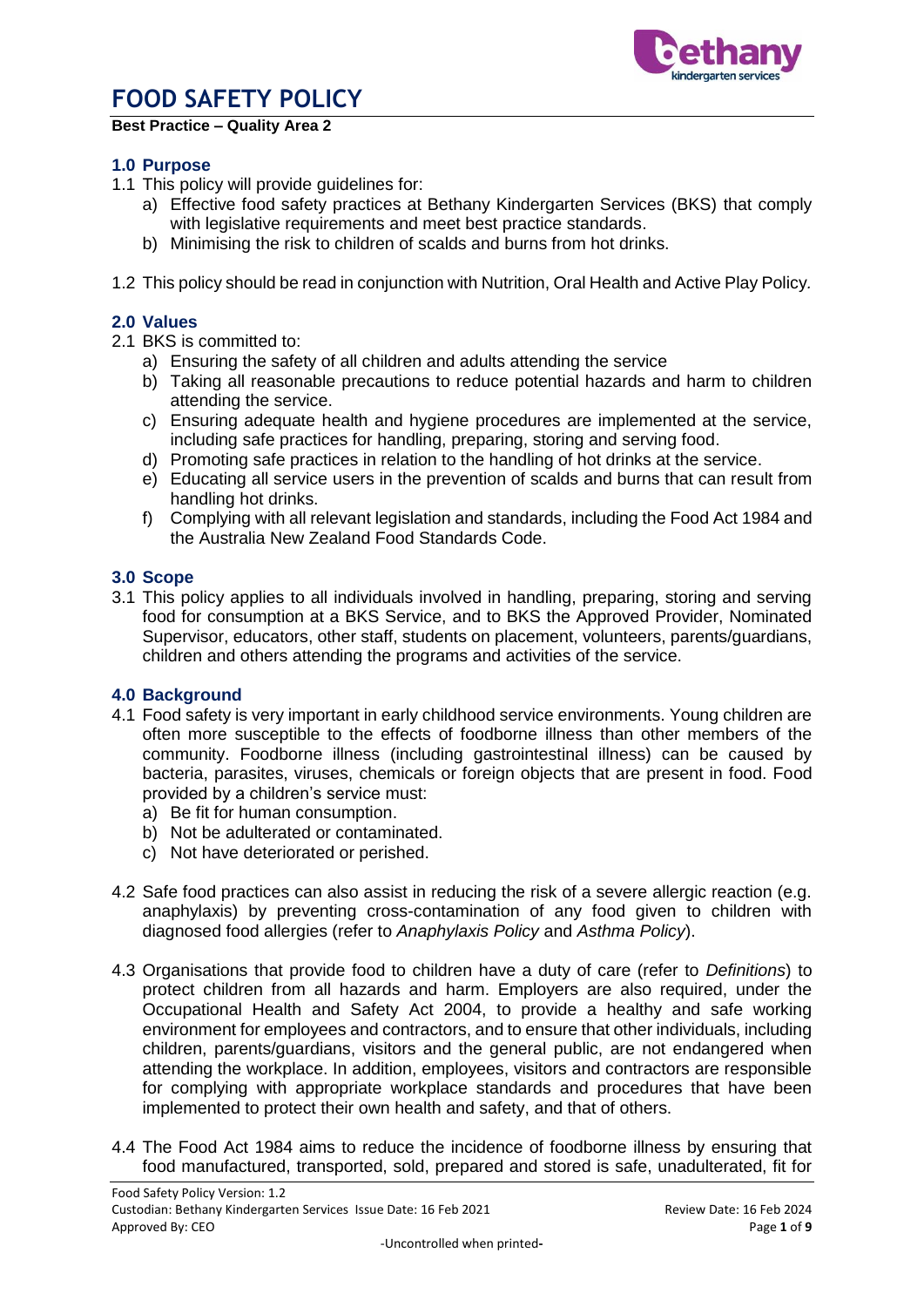

human consumption and will not cause food poisoning. Under the Act, local councils in Victoria are required to classify every food premises in their municipality according to its food safety risk.

- 4.5 Early childhood services should confirm their food safety risk classification and related requirements with the local council in the area in which they operate.
- 4.6 Class 1 food premises describes those that predominantly handle potentially hazardous food that is served to vulnerable people. Early childhood services that provide long day care are included in the Class 1 category. Class 4 food premises describes those whose food handling activities pose low risk to public health. Sessional kindergartens are included in the Class 4 category.
- 4.7 Standard 3.3.1, in Chapter 3 of the *Australia New Zealand Food Standards Code* (the Code), is one of the national food safety standards that outlines the responsibilities of food businesses to ensure that the food they produce is safe. This particular standard applies to Australian food businesses that provide meals for vulnerable persons (those who are at greater risk of being affected by foodborne illness), such as the very young, the elderly and individuals who are immunocompromised due to disease or treatment for other illnesses. Standard 3.3.1 requires such businesses to have a documented food safety program (refer to *Definitions*).
- 4.8 Child care services that provide hot/cold meals and snacks are classified as Class 1 (high risk). Class 1 services must:
	- a) Ensure food that is sold or prepared for sale is safe to eat (this includes food provided to children as part of the program and included in the fees paid to the service by the family).
	- b) Register annually with the council.
	- c) Be inspected by the council when first registered or when registration is transferred to a new proprietor.
	- d) Have a food safety program that is tailored specifically to their activities as a food premises.
	- e) Keep a copy of the food safety program on site.
	- f) Appoint a food safety supervisor with the necessary skills and accredited training.
	- g) Undergo two mandatory compliance checks each year:
		- i. A council assessment of the premises and compliance with the documented food safety program.
		- ii. An audit of the food safety program by a Department of Health-approved auditor to determine adequacy and compliance.
- 4.9 From 1 July 2010, Class 1 services can choose to have audits of their tailored food safety program conducted by an auditor approved by the Department of Health. This audit can be conducted by an independent private auditor or by a council auditor (if the relevant council offers audit services). The auditor is responsible for providing the statutory audit certificate to council and services must retain full audit reports for four years after they have been prepared. For more information about Class 1 food premises, services should contact their local council and refer to: [https://www2.health.vic.gov.au/public-health/food](https://www2.health.vic.gov.au/public-health/food-safety/food-businesses/food-safety-program/food-safety-program-class-1)[safety/food-businesses/food-safety-program/food-safety-program-class-1](https://www2.health.vic.gov.au/public-health/food-safety/food-businesses/food-safety-program/food-safety-program-class-1)
- 4.10 Sessional kindergartens supplying low risk snacks such as cut fruit, milk, bread and cereals are classified as Class 4 (low risk). Class 4 services are **not** required to have:
	- a) A food safety program.
	- b) A food safety supervisor.
	- c) An annual council inspection.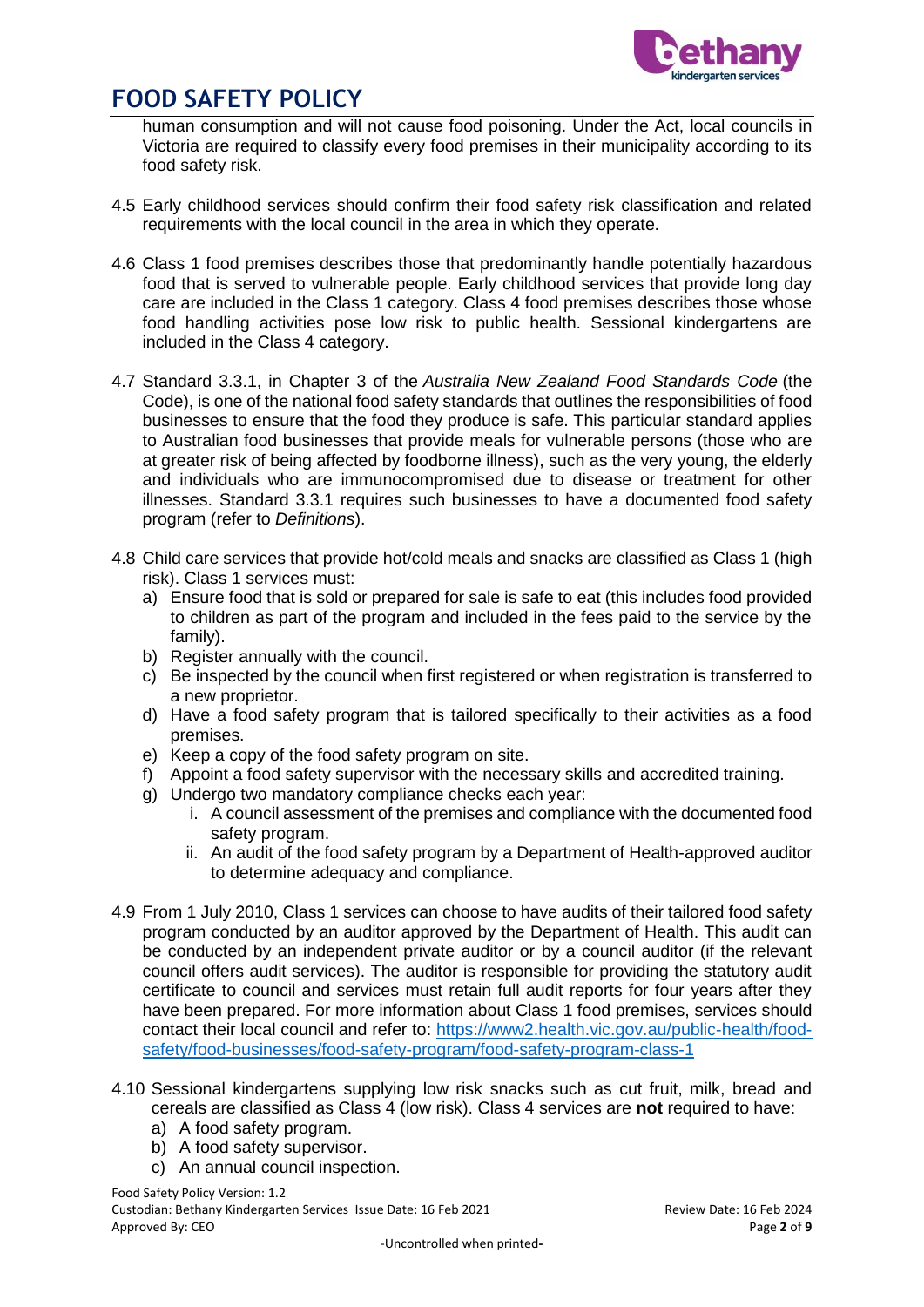

4.11 However, Class 4 services must ensure that staff members have the skills and knowledge needed to safely handle food in their work roles. Council may also, at its discretion, inspect a premises under the Food Act 1984 (e.g. to investigate complaints or conduct a spot check). Individual councils may also require services to complete a food safety audit or plan, especially when the service is operating a special event such as a sausage sizzle. For more information about Class 4 food premises, services should contact their local council and refer to: [https://www2.health.vic.gov.au/public](https://www2.health.vic.gov.au/public-health/food-safety/food-businesses/food-business-classification/food-business-classification-predetermined)[health/food-safety/food-businesses/food-business-classification/food-business](https://www2.health.vic.gov.au/public-health/food-safety/food-businesses/food-business-classification/food-business-classification-predetermined)[classification-predetermined](https://www2.health.vic.gov.au/public-health/food-safety/food-businesses/food-business-classification/food-business-classification-predetermined)

### **5.0 Definitions**

- 5.1 The terms defined in this section relate specifically to this policy. For commonly used terms e.g. Approved Provider, Nominated Supervisor, Regulatory Authority etc. refer to the General Definitions section of this manual.
- 5.2 **Department of Health:** the State Government department responsible for the health and wellbeing of Victorians, and with oversight of the administration of the Food Act 1984.
- 5.3 **Duty of care:** a common law concept that refers to the responsibilities of organisations to provide people with an adequate level of protection against harm and all reasonable foreseeable risk of injury.
- 5.4 **Food allergies:** some foods and food ingredients, or their components, can cause severe allergic reactions including anaphylaxis (refer to *Anaphylaxis Policy*). Less common symptoms of food allergy include infantile colic, reflux of stomach contents, eczema, chronic diarrhoea and failure to thrive in infants. Food allergies are often caused by peanuts, tree nuts, milk, eggs, sesame seeds, fish and shellfish, soy and wheat. For more information on food allergies, visit [www.allergyfacts.org.au](http://www.allergyfacts.org.au/)
- 5.5 **Food safety:** (in relation to this policy) ensuring food provided by the service is fit for human consumption.
- 5.6 **Food safety program:** a written plan that details what an individual business does to ensure that the food it sells or handles is safe for human consumption. A food safety program is an important tool for businesses that handle, process or sell potentially hazardous foods, as it helps to maintain safe food handling practices and protect public health. It should identify potential hazards in all aspects of food handling, describe how such hazards can be controlled/monitored, and define appropriate corrective action to be taken when a hazard is found to be under-managed. A food safety program must also include the requirements for appropriate record keeping. Class 4 services are not required to have a food safety program (refer to *Background*).

### 5.7 **Food safety supervisor**

- 5.7.1 A person who:
	- a) Can recognise, prevent and alleviate food handling hazards at a premises.
	- b) Has a Statement of Attainment from a Registered Training Organisation (RTO) that confirms competency in the required food safety standards.
	- c) Has the ability and authority to supervise other individuals who handle food at the premises to ensure safe food handling at all times.
- 5.7.2 Class 4 food premises do not need a food safety supervisor (refer to *Background*). However, they must ensure that staff members have the skills and knowledge needed to safely handle food in their work roles.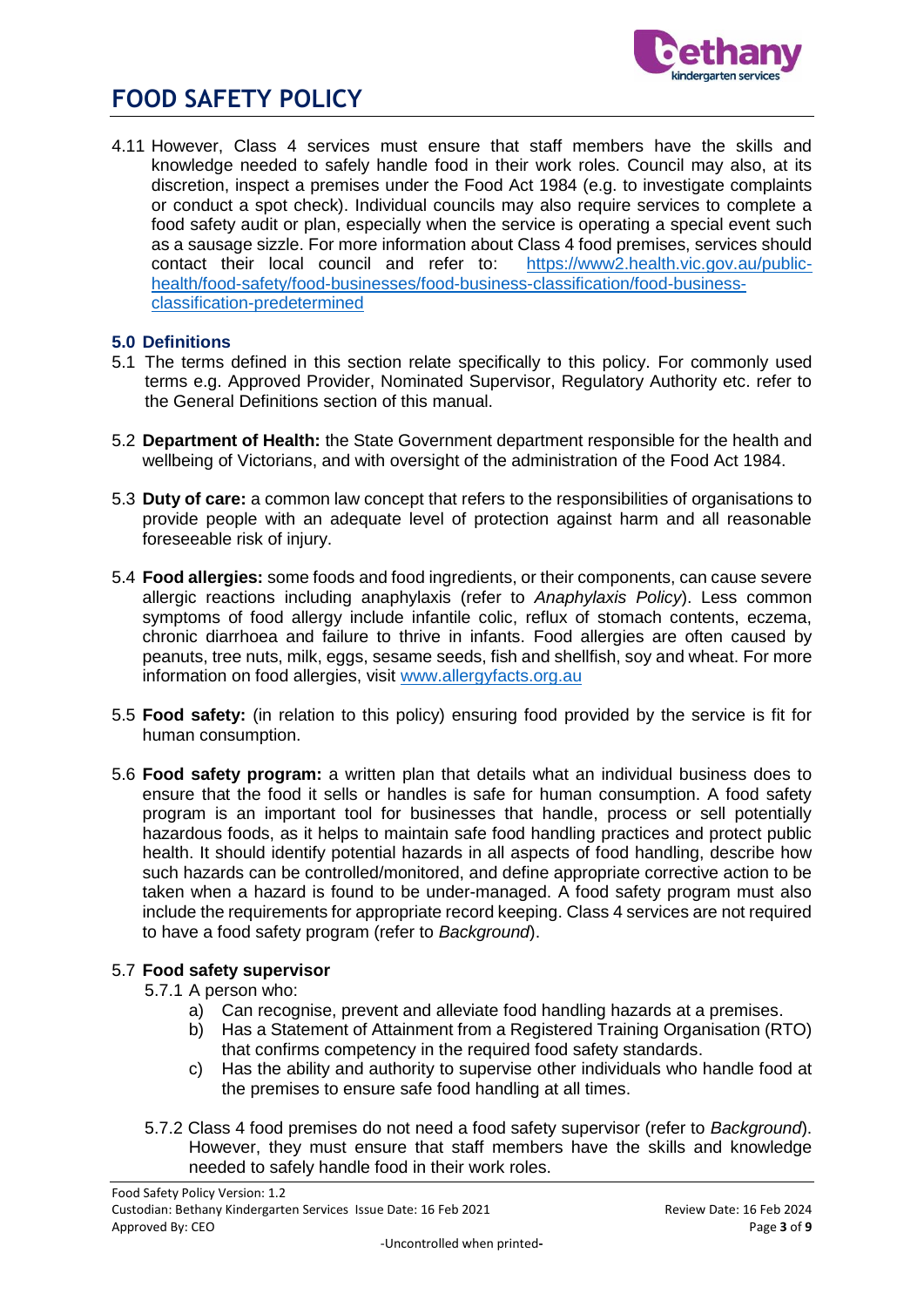

- 5.8 **Food Standards Australia New Zealand (FSANZ):** a bi-national Government agency with the responsibility to develop and administer the *Australia New Zealand Food Standards Code* (the Code), which details standards and requirements in areas such as food additives, food safety, labelling and genetically modified (GM) foods. Enforcement and interpretation of the Code is the responsibility of State/Territory departments and food agencies within Australia and New Zealand.
- 5.9 **Hazardous food:** food containing dangerous biological, chemical or physical agents, or food in a condition that has the potential to cause adverse health effects in humans.
- 5.10 **High-risk foods:** bacteria that has the potential to cause food-poisoning can grow and multiply on some foods more easily than others. High-risk foods include meat, seafood, poultry, eggs, dairy products, small goods, cooked rice/pasta and prepared salads (such as coleslaw, pasta salads, rice salads and fruit salads). Food that is contained in packages, cans or jars can become high-risk once opened, and should be handled and stored appropriately.
- 5.11 **Hot drink:** any container holding a liquid that has been heated or boiled, and that remains above room temperature (25°C) for any period of time.
- 5.12 **Scalds:** burns by hot fluids, steam and other hot vapours.

### **6.0 Responsibilities**

#### 6.1 **The Approved Provider is responsible for:**

- a) Ensuring that the Nominated Supervisor, staff and volunteers at the service implement adequate health and hygiene practices, and safe practices for handling, preparing and storing food, to minimise risks to children being educated and cared for by the service (Regulation 77(1))
- b) Contacting the local council in the service's area of operation to determine the service's food safety risk classification and requirements under the Food Act 1984
- c) Complying with all requirements of the service's food safety risk classification under the Food Act 1984, as outlined by local council, including implementing a food safety program and (refer to Background and Sources: Department of Health – Food Safety)
- d) Providing parents/guardians with access to a copy of this policy, and with up-to-date information on the safe provision of food for their children (refer to Sources: Department of Health – Food Safety: Food safety at home and in the community)
- e) Ensuring that Nominated Supervisor, educators and staff are provided with a copy of this policy and are kept up-to-date with current legislation, standards, policies, information and resources relating to food safety
- f) Ensuring that staff undergo training in safe food handling, as required
- g) Monitoring staff compliance with food safety practices (refer to Sources: Department of Health – Food Safety: Keeping food safe)
- h) Encouraging volunteers to complete training in safe food handling techniques (refer to Sources: dofoodsafely)
- i) Ensuring that good hygiene practices are maintained at the service (refer to Sources: Department of Health – Food Safety: Keeping food safe and Hygiene Policy)
- j) Displaying hygiene guidelines/posters and food safety guidelines/posters in the food areas of the service for the reference of staff and families involved in the preparation and distribution of food to children (refer to Sources: Department of Health – Food Safety: Keeping food safe and Hygiene Policy)
- k) Ensuring that this policy is referred to when undertaking risk assessments for excursions and other service events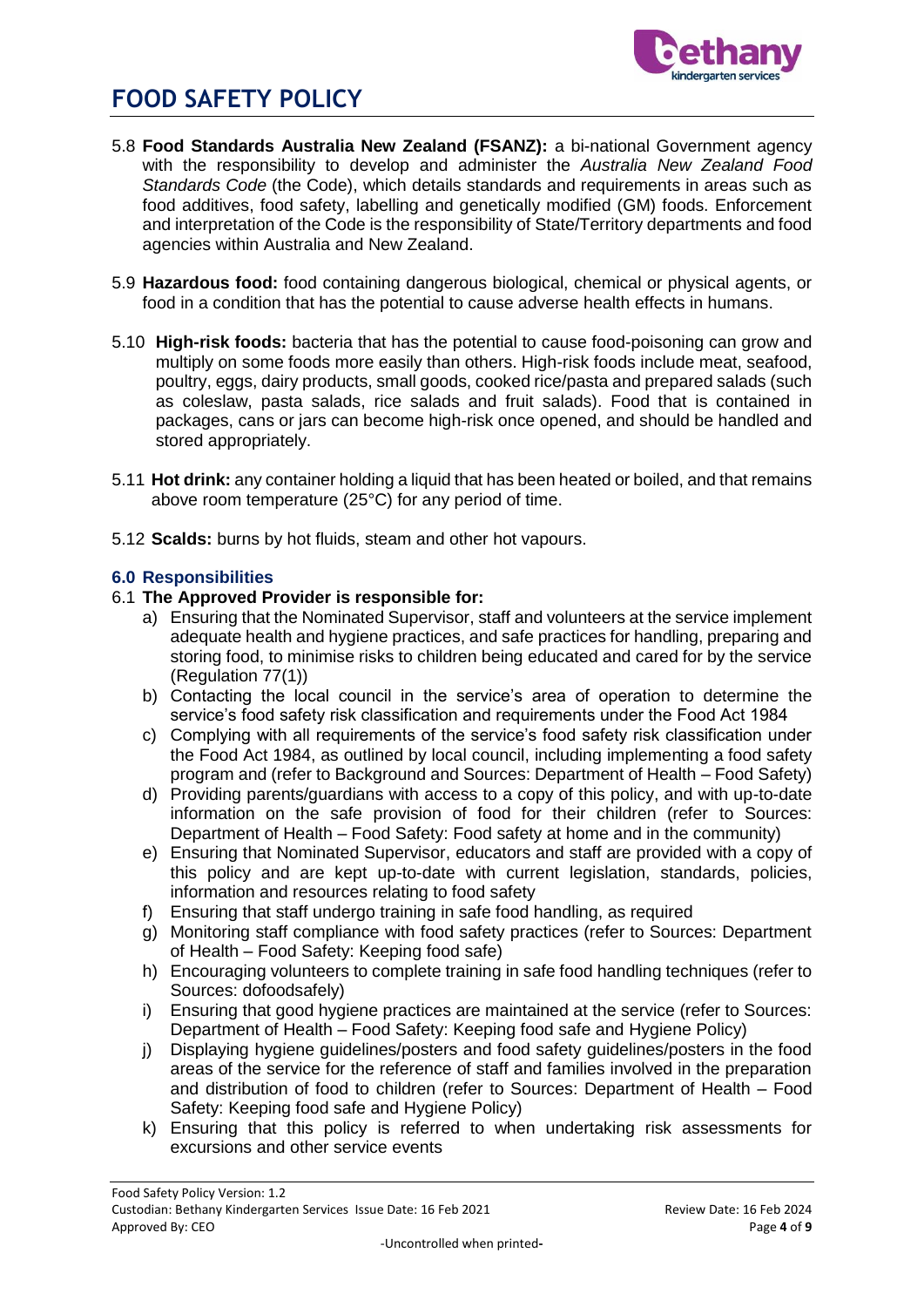

- l) Ensuring measures are in place to prevent cross-contamination of any food given to children with diagnosed food allergies (refer to Anaphylaxis Policy and Asthma Policy)
- m) Identifying potential hazards that may reasonably be expected to occur at each stage of the food-handling and preparation cycle, and developing procedures to minimise these hazards. Stages of the cycle include ordering, delivery, storage, thawing, preparation, cooking, cooling, handling post-cooking, reheating and serving
- n) Ensuring that all facilities and equipment for food preparation and storage are clean, and in good repair and working order
- o) Providing a calibrated thermometer in good working order, suitable for monitoring the temperature of the fridge/freezer in food preparation areas. Glass thermometers containing mercury are not recommended in or near food preparation areas
- p) Contacting local council to determine requirements prior to selling food at a fête, food stall or other service event. Such requirements may include completing a Food Act notification form and/or a statement of trade form
- q) Removing pests and vermin from the premises
- r) Informing DET, DHHS and parents/guardians if an outbreak of gastroenteritis or possible food poisoning occurs at the service
- s) Informing families of the availability of cold storage facilities at the service to ensure parents/guardians make suitable food choices when supplying food for their own child, or for children to share
- t) Ensuring staff, parents/guardians and others attending the service are aware of the acceptable and responsible practices for the consumption of hot drinks (refer to Attachment 1 – Responsible consumption of hot drinks at the service).

### 6.2 **The Nominated Supervisor is responsible for:**

- a) Ensuring that staff and volunteers at the service implement adequate health and hygiene practices, and safe practices for handling, preparing and storing food, to minimise risks to children being educated and cared for by the service (Regulation 77(2))
- b) Ensuring parents/guardians provide details of their child's specific nutritional requirements (including allergies) on the enrolment form, and discussing these prior to the child commencing at the service and whenever these requirements change
- c) Keeping up-to-date with current legislation, standards, policy, information and resources relating to food safety
- d) Ensuring staff undergo training in safe food handling and good hygiene practices, as required
- e) Encouraging volunteers to complete training in safe food handling techniques (refer to Sources: dofoodsafely)
- f) Ensuring this policy is referred to when undertaking risk assessments for excursions and other service events
- g) Ensuring students, volunteers, and casual and relief staff at the service are informed of this policy.

### 6.3 **Educators and other staff are responsible for:**

- a) Keeping up-to-date with current legislation, standards, policy, information and resources relating to food safety
- b) Being aware of safe food practices and good hygiene practices (refer to Sources: Department of Health – Food Safety: Keeping food safe and Hygiene Policy), and undergoing training if required
- c) Referring to this policy when undertaking risk assessments for excursions and other service events
- d) Informing students, volunteers, and casual and relief staff at the service about this policy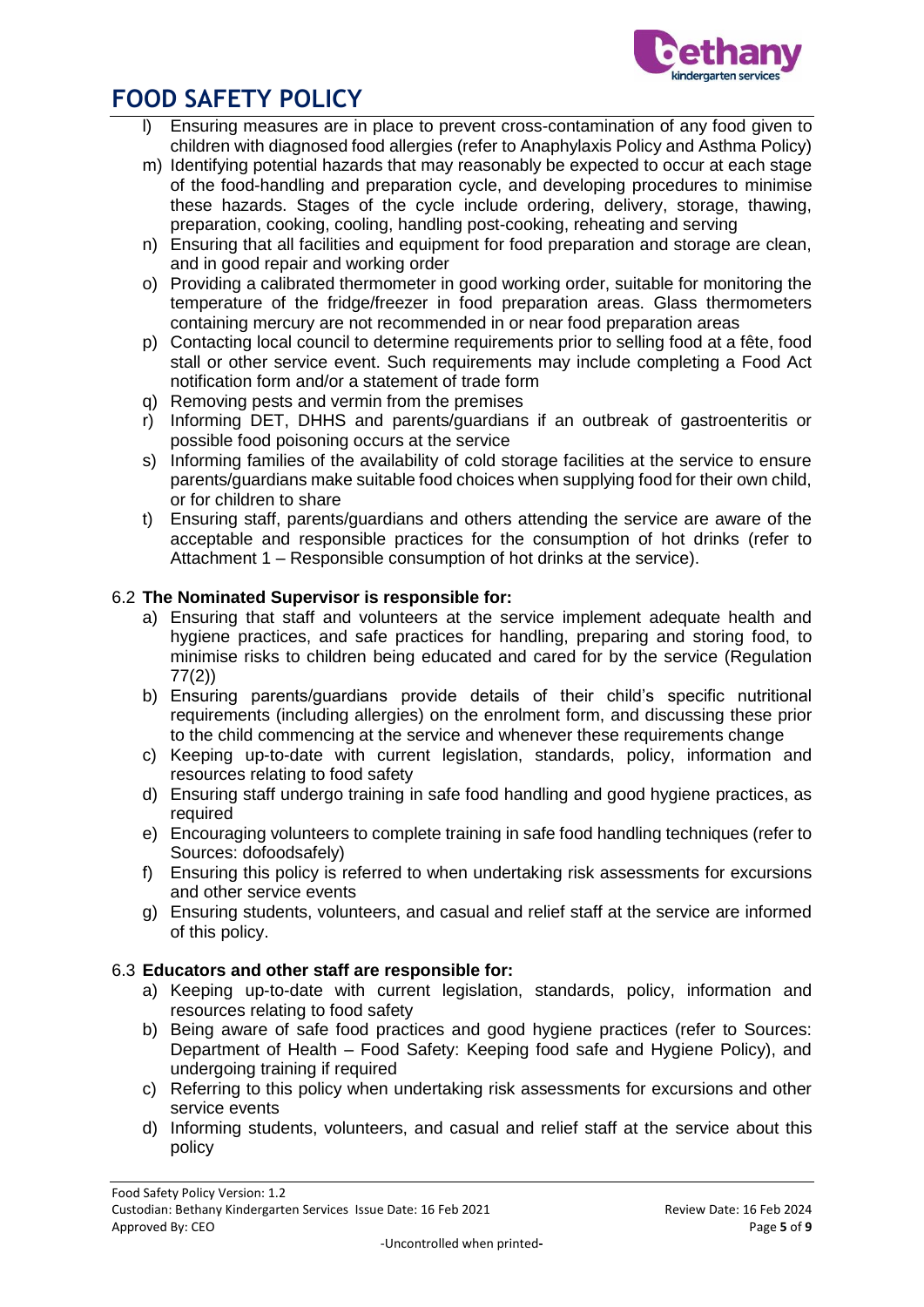

- e) Ensuring that children's lunchboxes are kept indoors, away from heat sources (including direct sunlight) and refrigerated if necessary
- f) Discussing food safety with children to increase awareness and assist in developing safe practices
- g) Discouraging children from sharing drink bottles or cups at the service
- h) Ensuring that children do not share lunches to minimise risks in relation to children with food allergies
- i) Providing adequate supervision of children while they are eating (refer to Supervision of Children Policy)
- j) Teaching children to wash and dry their hands (refer to Hygiene Policy):
	- i. before touching or eating food
		- ii. after touching chicken or raw meat
	- iii. after using the toilet
	- iv. after blowing their nose, coughing or sneezing
	- v. after playing with an animal/pet
- k) Encouraging parents/guardians to discuss a child's nutritional requirements, food allergies or food sensitivities, and informing the Nominated Supervisor and BKS Kindergarten Services Manager where necessary
- l) Seeking input from parents/guardians on cultural values or religious expectations regarding food handling, provision and consumption
- m) Informing the Nominated Supervisor and BKS as the Approved Provider of any outbreaks of gastroenteritis or possible food poisoning at the service
- n) Removing hazardous food (refer to Definitions), including food that has fallen on the floor, and providing alternative food items
- o) Documenting and implementing a food safety program (refer to Definitions), if required
- p) Maintaining good personal and kitchen hygiene (refer to Sources: Department of Health – Food Safety: Keeping food safe and Hygiene Policy)
- q) Covering all wounds/cuts on hands or arms with wound strips or bandages
- r) Wearing disposable gloves when handling food
- s) Complying with the guidelines in relation to the consumption of hot drinks at the service (refer to Attachment 1 – Responsible consumption of hot drinks at the service)
- t) Informing parents/guardians and visitors to the service about the guidelines in relation to the consumption of hot drinks at the service (refer to Attachment 1 – Responsible consumption of hot drinks at the service).

### 6.4 **Parents/guardians are responsible for:**

- a) Washing hands prior to participating in food preparation and cooking activities
- b) Ensuring that food preparation surfaces, utensils, lunchboxes and reusable drink bottles are clean.
- c) Washing all fruits and vegetables thoroughly.
- d) Wearing disposable gloves when handling food.
- e) Packing a cold item, such as a frozen water bottle, with perishable foods in a child's lunchbox, or using an insulated lunchbox or cooler.
- f) Complying with the requirements of this policy.
- g) Providing details of specific nutritional requirements (including allergies) on their child's enrolment form, and discussing these with the Nominated Supervisor prior to the child commencing at the service and whenever these requirements change.
- 6.5 **Volunteers and students,** while at the service, are responsible for following this policy and its procedures.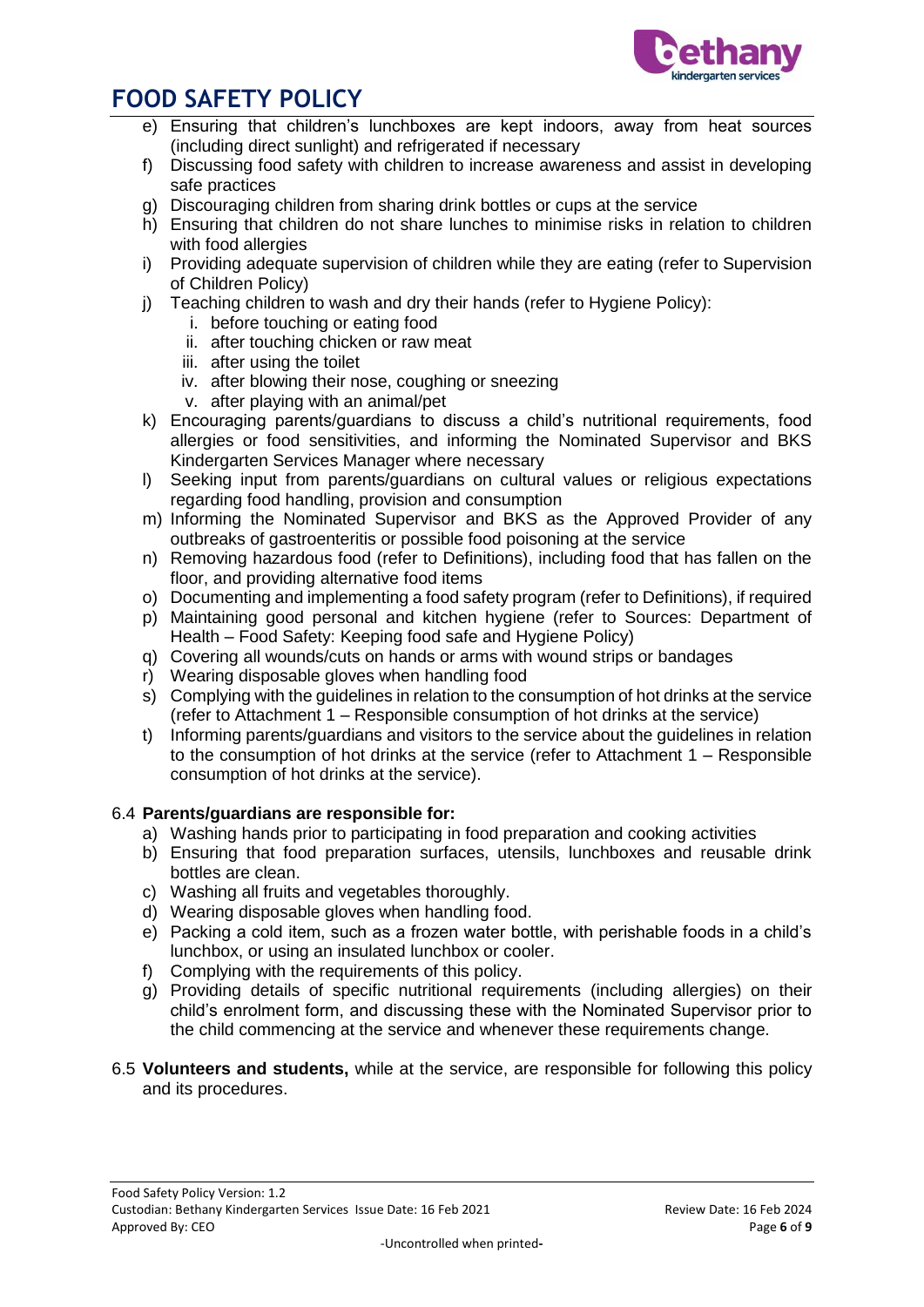

### **7.0 Evaluation**

- 7.1 In order to assess whether the values and purposes of the policy have been achieved, the Approved Provider will:
	- a) Seek feedback from everyone affected by the policy regarding its effectiveness.
	- b) Monitor the implementation, compliance, complaints and incidents in relation to this policy.
	- c) Monitor and investigate any issues related to food safety, such as reports of gastroenteritis or food poisoning.
	- d) Keep the policy up to date with current legislation, research, policy and best practice.
	- e) Revise the policy and procedures as part of the service's policy review cycle, or as required.
	- f) Notify parents/guardians at least 14 days before making any changes to this policy or its procedures.

### **8.0 Attachments**

8.1 Attachment 1: Responsible consumption of hot drinks at the service

### **9.0 Related Bethany policies and procedures**

- 9.1 Bethany Kindergarten Services Ltd.:
	- a) Administration of First Aid Policy
	- b) Anaphylaxis Policy
	- c) Asthma Policy
	- d) Dealing with Medical Conditions Policy
	- e) Diabetes Policy
	- f) Excursions and Service Events Policy
	- g) Hygiene Policy
	- h) Incident, Injury, Trauma and Illness Policy
	- i) Interactions with Children Policy
	- j) Nutrition, Oral Health and Active Play Policy
	- k) Occupational Health and Safety Policy
	- l) Staffing Policy
	- m) Supervision of Children Policy

### **10.0 Relevant legislation and standards**

- 10.1 Relevant legislation and standards include but are not limited to:
	- a) Australia New Zealand Food Standards Code
	- b) Child Wellbeing and Safety Act 2005 (Vic)
	- c) Education and Care Services National Law Act 2010: Section 167
	- d) Education and Care Services National Regulations 2011: Regulation 77
	- e) Food Act 1984 (Vic)
	- f) National Quality Standard, Quality Area 2: Children's Health and Safety
	- g) Occupational Health and Safety Act 2004 (Vic)
	- h) Public Health and Wellbeing Act 2008 (Vic)
- 10.2 The most current amendments to listed legislation can be found at:
	- a) Victorian Legislation Victorian Law Today:<http://www.legislation.vic.gov.au/>
	- b) Commonwealth Legislation ComLaw:<http://www.comlaw.gov.au/>

### **11.0 Sources**

a) Australia New Zealand Food Standards Code: <http://www.foodstandards.gov.au/code/Pages/default.aspx>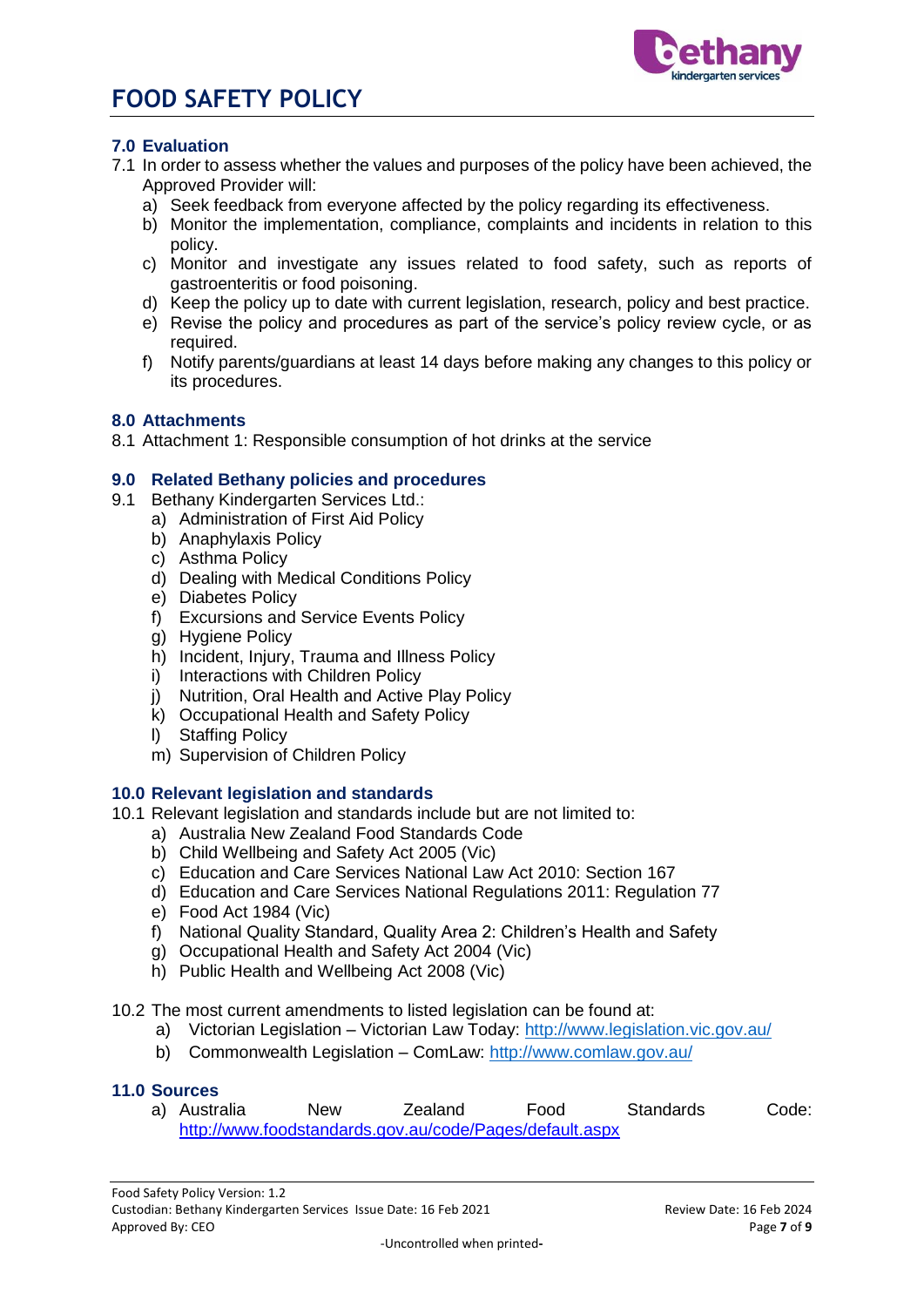

- b) Department of Health Food Safety. Contact the Department of Health if your inquiry relates to general food compliance issues (and you don't know where to start) or you are looking for publications on food safety or information on legislation. Telephone: 1300 364 352 (free call within Australia) Email: [foodsafety@health.vic.gov.au](mailto:foodsafety@health.vic.gov.au) Website: [www.health.vic.gov.au/foodsafety](http://www.health.vic.gov.au/foodsafety)
	- i. Keeping food safe: [https://www2.health.vic.gov.au/public-health/food](https://www2.health.vic.gov.au/public-health/food-safety/food-businesses/food-how-to-keep-it-safe)[safety/food-businesses/food-how-to-keep-it-safe](https://www2.health.vic.gov.au/public-health/food-safety/food-businesses/food-how-to-keep-it-safe)
	- ii. Food safety at home and in the community: [https://www2.health.vic.gov.au/public-health/food-safety/publications](https://www2.health.vic.gov.au/public-health/food-safety/publications-guides-resources)[guides-resources](https://www2.health.vic.gov.au/public-health/food-safety/publications-guides-resources)
- c) dofoodsafely a free online food safety program: <http://dofoodsafely.health.vic.gov.au/>
- d) The Royal Children's Hospital Melbourne provides Kids Health Info: <https://www.rch.org.au/kidsinfo/> Kids Health Info is part of the Family Services Department of The Royal Children's Hospital Melbourne, which also includes the Safety Centre, the Family Resource Centre and the Volunteer Service. Royal Children's Hospital Safety Centre, 50 Flemington Road, Parkville. Telephone advisory line: (03) 9345 5085 or email [safety.centre@rch.org.au](mailto:safety.centre@rch.org.au)
- e) Kidsafe: telephone (03) 9251 7725 or email: info@kidsafevic.com.au. For a fact sheet on scalds and burns, visit their website: [www.kidsafevic.com.au/images/stories/pdfs/Burns\\_Scalds.pdf](http://www.kidsafevic.com.au/images/stories/pdfs/Burns_Scalds.pdf)